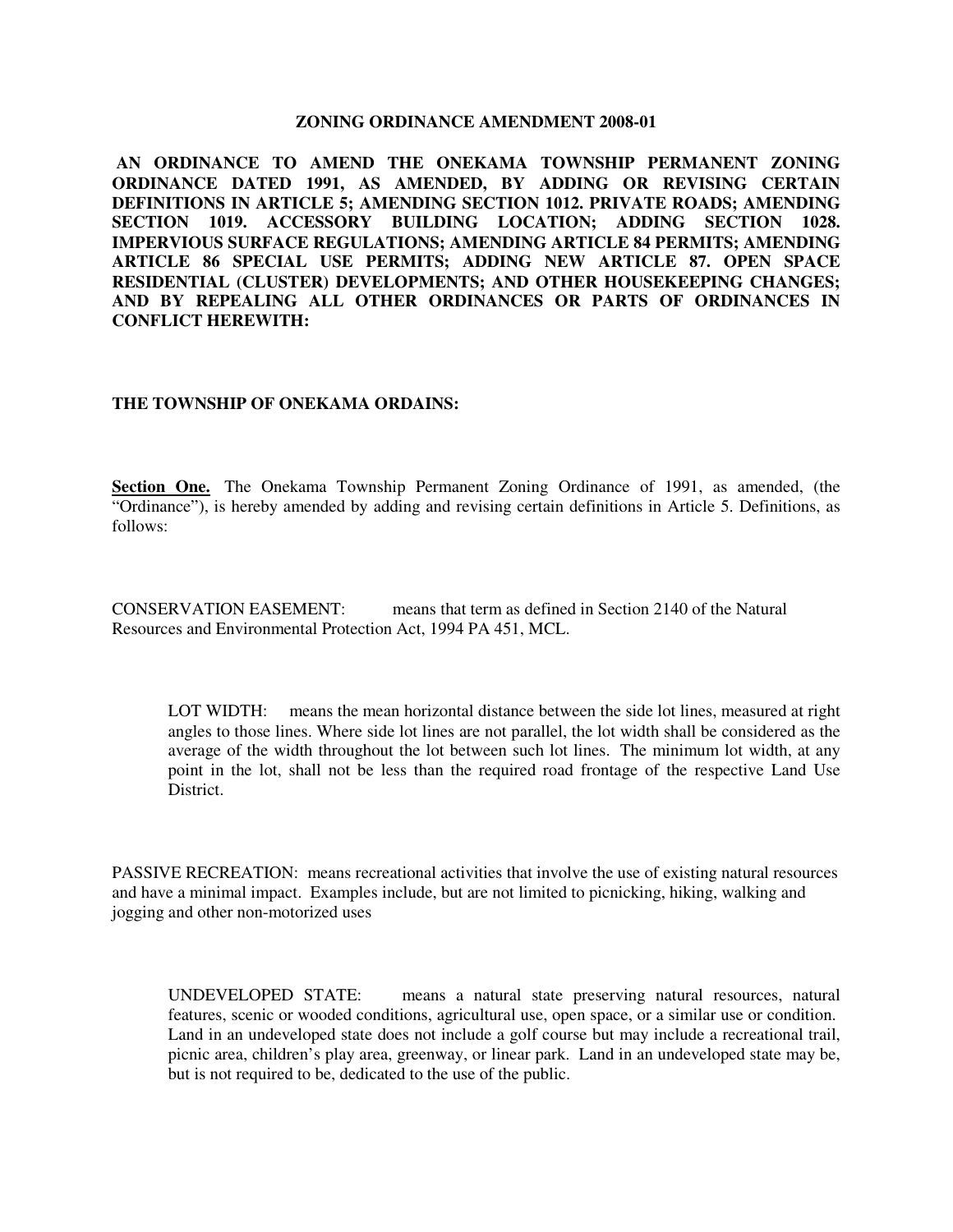**Section Two.** The Ordinance is amended by adding the following subparagraph 8 to Article 10, General Conditions. Section 1019. Location of Accessory Buildings and Structures.

- 8. Except for waterfront properties, accessory buildings may be located in a Front Yard in the RR-1, RR-2, RR-3, and RR-4 Zoning Districts if ALL the following are met:
	- a. The property shall contain at least one acre of land;
	- b. The accessory building is located to one side of the property and not in front of the primary dwelling;
	- c. The accessory building shall not be more than half the distance between the primary dwelling and the road Right-of-Way but not less than fifty (50) feet from the road Right-of-Way.
	- d. Access to the accessory building shall be from the side or rear of the building rather than facing the road.
	- e. Side yard setbacks shall be met.

**Section Three.** Article 10, General Conditions. Section 1012 "Private Roads" is amended by adding the following sentence to the beginning of the existing text:

All Private Roads are subject to Article 84. Permits and shall require a Land Use Permit before any earth moving.

**Section Four.** Article 10. General Conditions is amended by adding Section 1028 as follows:

**Section 1028 Impervious Surface Coverage:**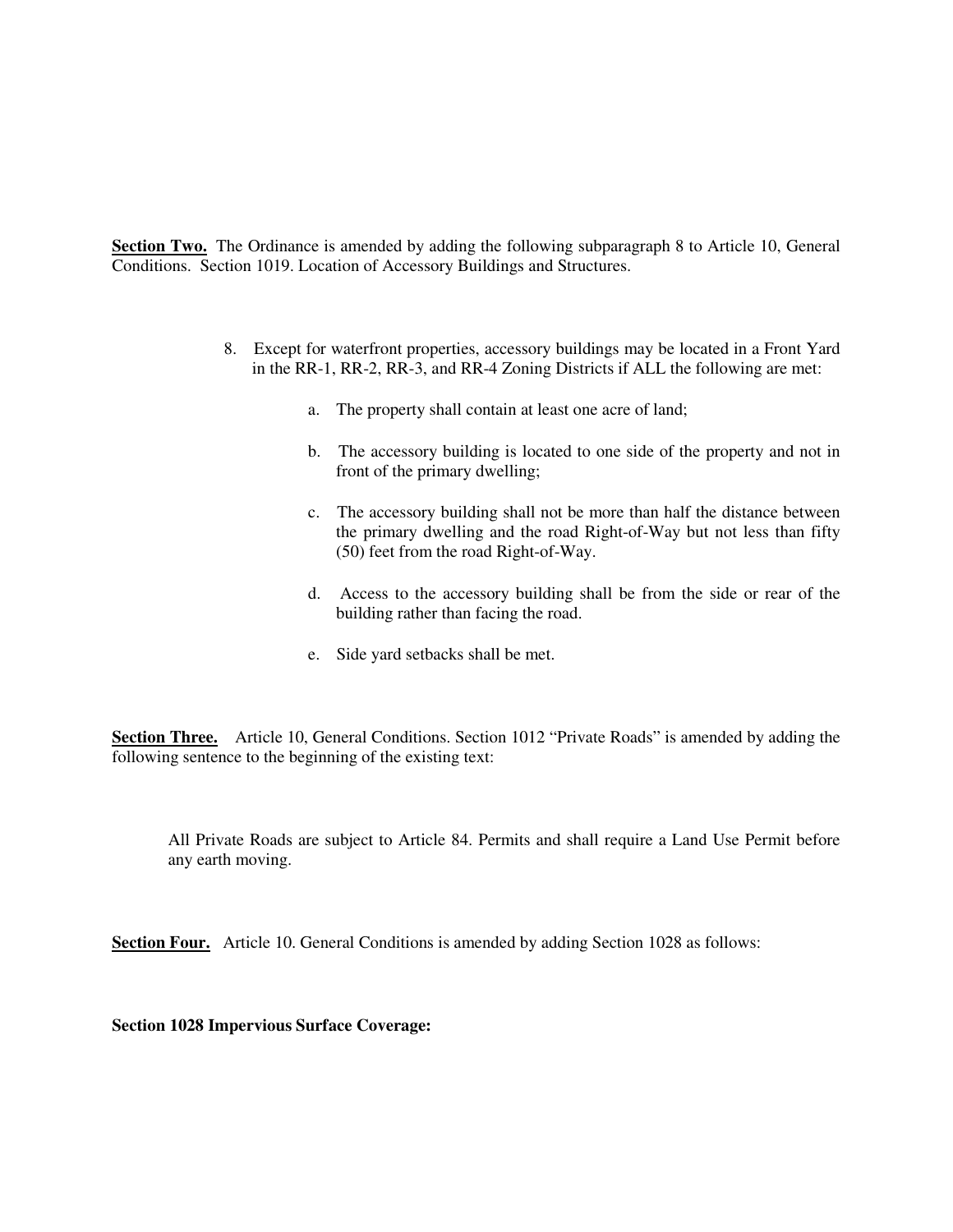For any parcel that is one (1) acre or less, or any parcel that is partially or wholly within five-hundred (500) feet of Portage Lake or any tributary of Portage Lake, the following standards shall apply:

- A. The impervious surfaces of the development of the property shall not cover more than 35% of the total parcel.
- B. For non-conforming "lots of record" that are less than 15,000 square feet in area, the impervious surfaces shall not exceed 35% of the total property area or the area of the building envelope, whichever is less.
- C. For the purposes of this ordinance "impervious surfaces" means surfaces that are impenetrable by water, including, but not limited to, building roofs, sidewalks, driveways, parking lots, concrete or stone patios.

**Section Five.** Article 84 Permits. Section 8401. is amended as follows:

Change Paragraph A. to read:

A. No land shall be occupied or used and no improvements, buildings or structures shall hereafter be erected, altered or relocated under the provisions of this section until a Land Use Permit authorizing the same shall be issued by the Zoning Administrator. Proceeding without a proper permit shall be subject to a fine in an amount established from time to time by the Onekama Township Board.

Change Paragraph F. to read:

F. A permit issued under this Section is void if the use is not commenced within one (1) year. A renewal may be granted by the Zoning Administrator after a restudy of the permit, for a fee established from time to time by the Onekama Township Board.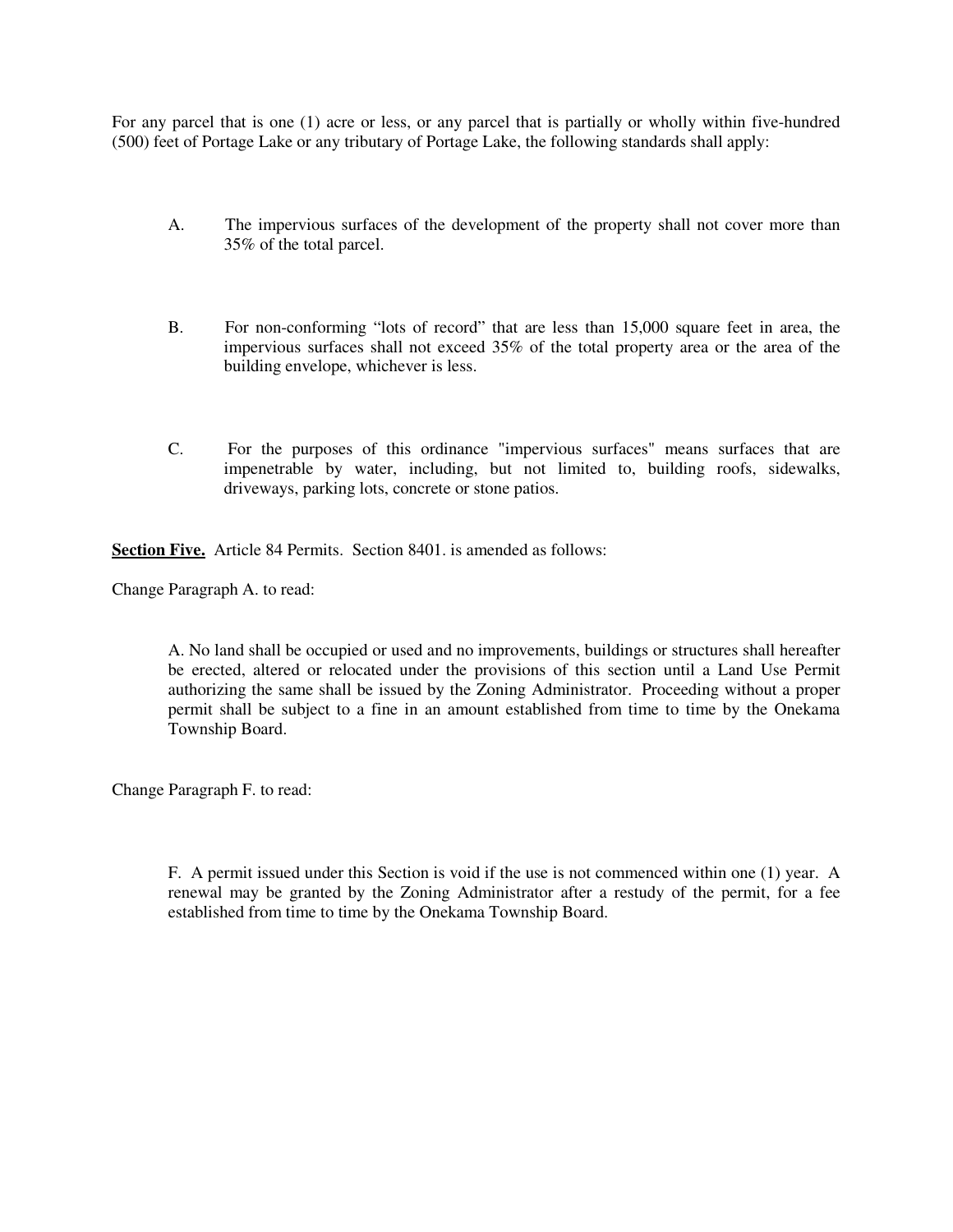Add a new Paragraph G.

G. A permit issued under this Section may be amended by presenting the proper documentation to the Zoning Administrator, together with the proper fee. The fee may vary depending on the extent and nature of the changes requested.

Re-label Paragraphs H and I to I and J respectively.

**Section Six.** Article 86 Section 8603 is amended as follows:

Change Subparagraph A. to read as follows:

A. No land shall be occupied or used and no improvements, buildings or structures shall hereafter be erected, altered or relocated under the provisions of this section until a Special Use Permit authorizing the same shall be issued by the Township Planning Commission following application submitted for review and approval pursuant to the requirements of this Section. Proceeding without a proper permit shall be subject to a fine in an amount established from time to time by the Onekama Township Board.

Change Subparagraph B. 1. to read as follows:

1. A Special Use Permit Application properly filled out and signed by the applicant, together with all required documentation. Five (5) copies shall be provided.

Change Subparagraph B. 4. to read as follows:

4. Provide eleven (11) copies of the Detailed Site Plan pursuant to Section 9406.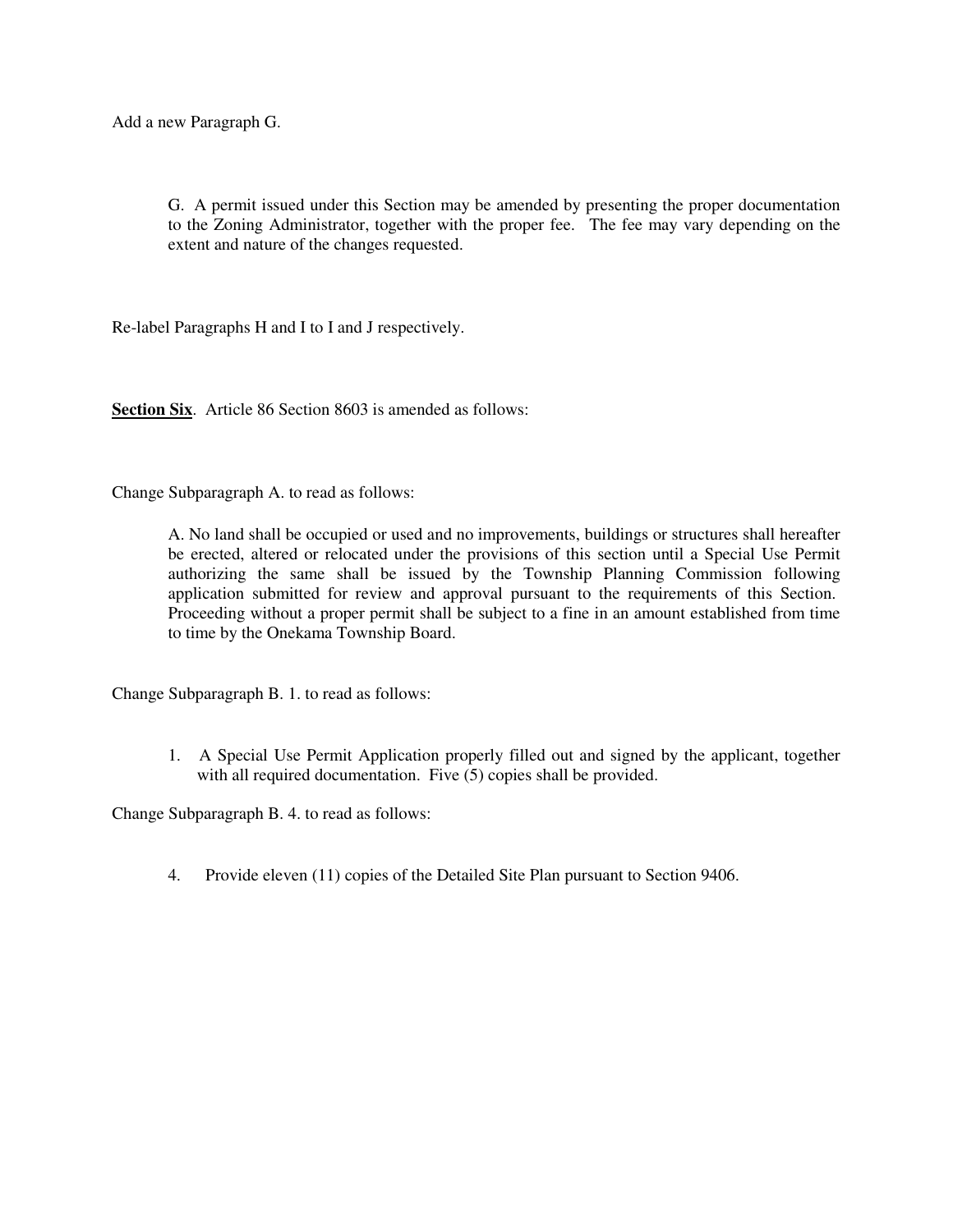Change Subparagraph B. 5. to read as follows:

5. A project narrative that explains the proposal in detail. Also, any other information deemed necessary by the Planning Commission shall be provided by the applicant.

**Section Seven**. Add new Article 87. Open Space Residential (Cluster) Developments.

#### **ARTICLE 87 - OPEN SPACE PRESERVATION RESIDENTIAL (CLUSTER) DEVELOPMENTS**

#### **8701. Statement of Intent**

The purpose of this Section is to allow and encourage alternative designs for residential developments, site condominiums or subdivisions, which preserve open and natural space and protect Onekama Township's rural residential character, agricultural lands and environmentally sensitive and unique features, including the bluffs that overlook Lake Michigan. The Township specifically finds that the Lake Michigan bluff features are a unique resource deserving of special protection from erosion and de-stabilization caused by over-development and loss of scenic value as viewed from the lake and lakeshores. The standards for permitted uses in each lakefront district are designed to protect these Lake Michigan coastal features and other features along Portage Lake. Any development plan proceeding under the flexibility provided in this Article shall be designed to protect and to enhance these features to an equal or greater degree than if the development were to proceed under the standard guidelines for permitted uses in each underlying land use district.

#### **8702 Eligibility**

- A. Residential Developments utilizing Open Space Preservation (OSPRD) are allowed in all areas of the Township that are zoned for residential development, pursuant to the Michigan Zoning Enabling Act, Act 110 of 2006, provided all the following apply:
	- 1. The parcel to be developed contains a minimum of 20 contiguous acres.
	- 2. The land is zoned at a density equivalent to 2 or fewer dwelling units per acre; or, if the land is served by a public sewer system, 3 or fewer dwelling units per acre.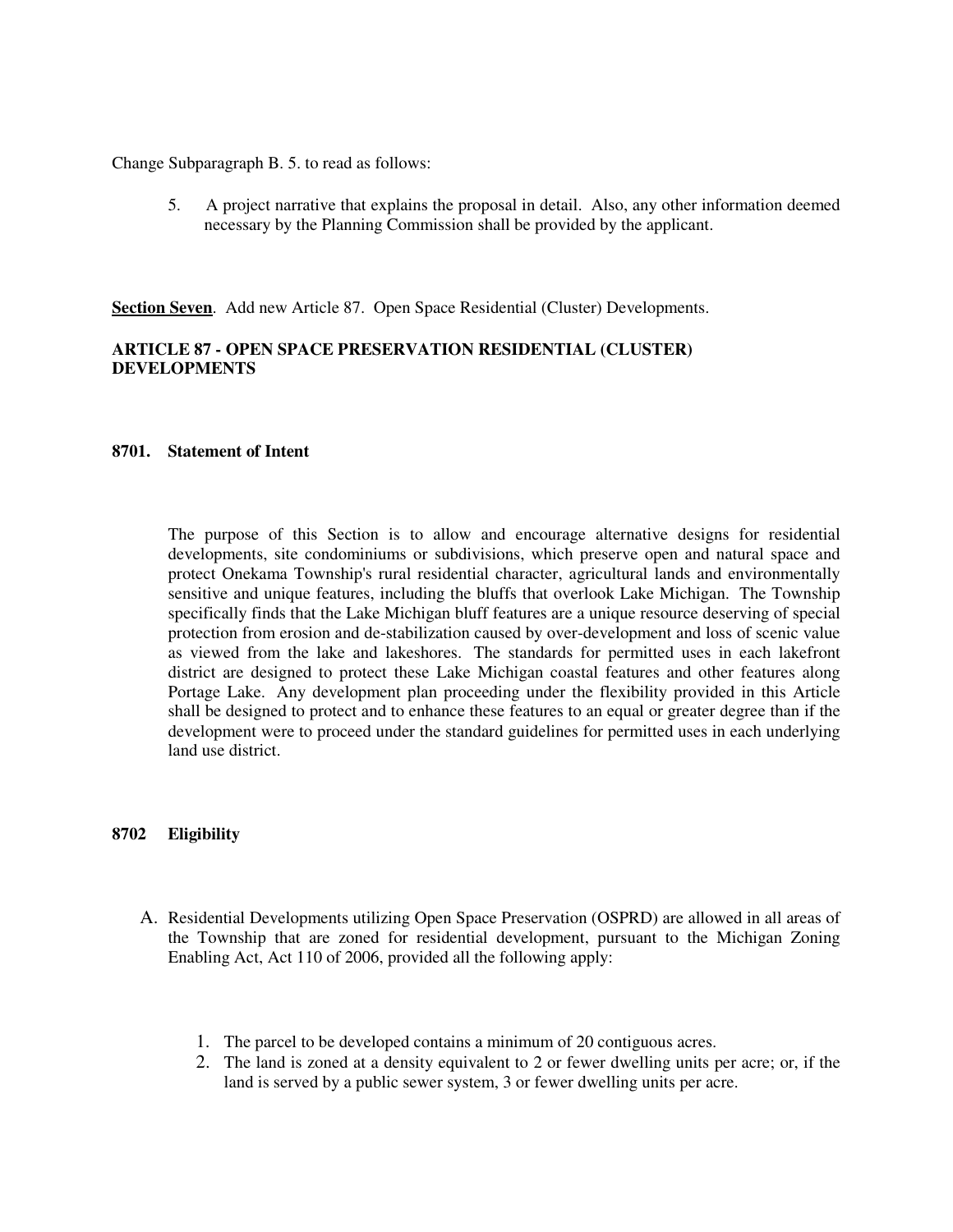- 3. Not less than 50% of the land area will remain perpetually in an undeveloped state by means of a conservation easement, plat dedication, restrictive covenant, or other means that runs with the land.
- 4. The development does not depend upon the extension of a public sewer or public water supply system, unless development of the land without the exercise of the Open Space Preservation option provided by this provision would also depend upon such an extension.
- 5. The development option provided pursuant to this section has not previously been exercised with respect to the subject property.
- B. Developments utilizing OSPRD may be located in the following land use districts:
	- 1) Agricultural Residential 1 (AG-1)
	- 2) Agricultural Residential 2 (AG-2)
	- 3) Special and Unique Residential (SUR)
	- 4) Resort Residential 1 (RR-1)

## **8703 General Provisions**

- A. Open Space Preservation Residential Developments (OSPRD) may be proposed in lieu of conventional design for Site Condominiums (Article 89), Subdivisions (Township Subdivision Ordinance) or Land Division (Township Land Division Ordinance) providing eligibility requirements are met.
- B. Only single family dwellings are allowed in OSPRD, unless the land use district allows duplexes, in which case the Planning Commission **may** allow them in the Development.
- C. The Planning Commission may waive or modify provisions of the Zoning Ordinance regarding minimum road frontage, minimum lot sizes and dimensions, and setbacks, **except waterfront and bluff setbacks, or as otherwise limited by the terms of this Article.**. Waivers must be documented and may only be granted if it is determined by the Planning Commission that the resulting open space design will be a benefit to the integrity of the Township to help achieve the goals and objectives set forth in the Onekama Township Master Plan and Zoning Ordinance.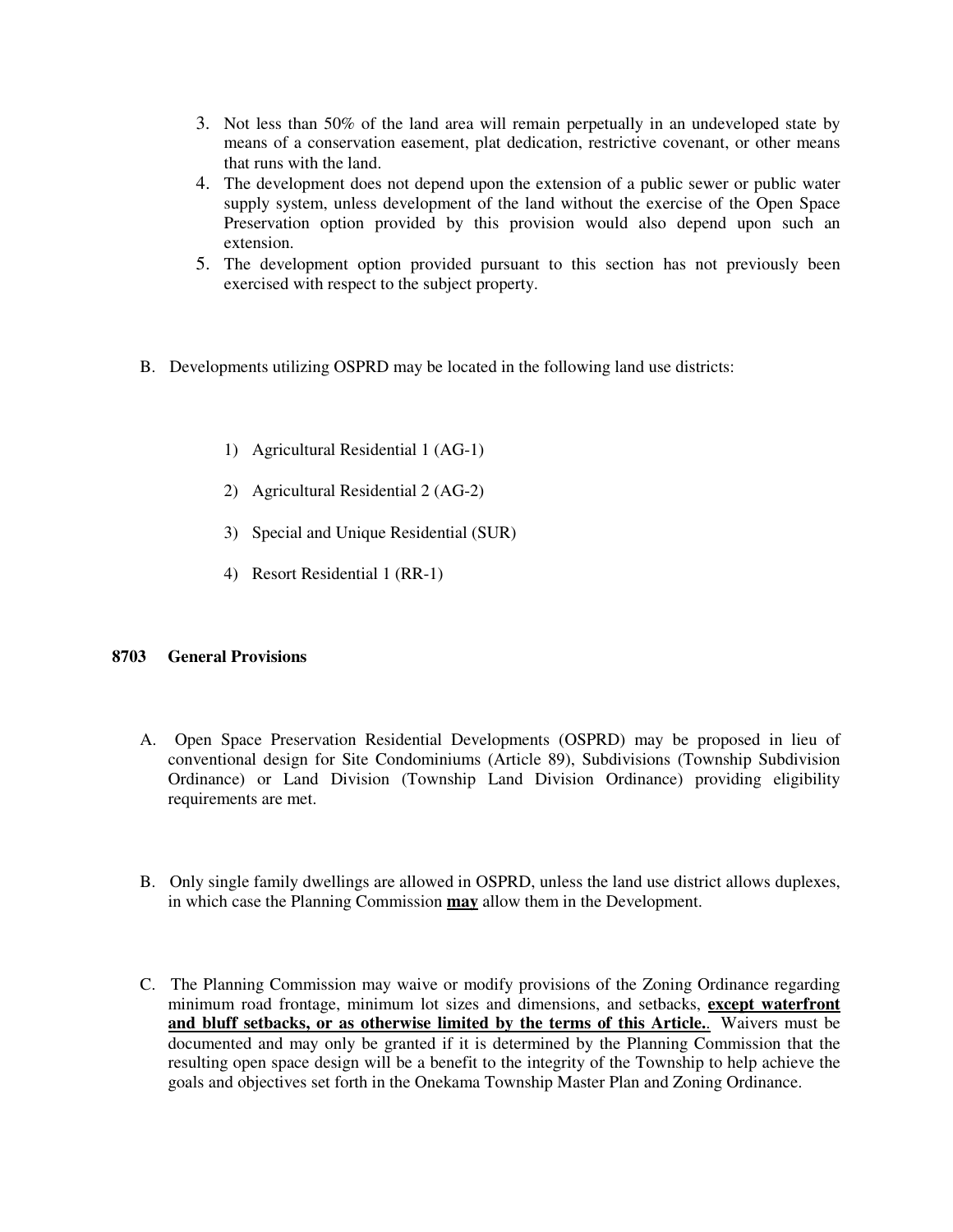#### **8704 Application and Review Procedure**

Application and review of proposed OSPRD shall be as detailed in the Township Zoning Ordinance or other Township Ordinance as applicable except the following additional documentation and exhibits must be included:

## A. Yield Plan.

- 1. A "yield plan" shall be prepared by the developer showing a feasible development under the requirements of the specific land use district in which the property is located and the requirements of any and all applicable Federal, State, and local regulations. The yield plan shall serve to determine the maximum number of single-family units that can be fit within the underlying acreage for purposes of a benchmark before applying the Open Space provisions. All lots, roads and other improvements shall be designed so that they do not adversely impact wetlands, floodplains, shoreline, steep slopes, or drainage ways, or other environmentally sensitive areas; as may also be regulated by any and all Federal, State or local agencies.
- 2. It must be determined by the Planning Commission that this yield plan is able to be physically constructed and meet all regulations. If there is a question regarding water supply, sewage disposal, wetlands, floodplains, shoreline, high risk erosion, critical dunes, steep slopes, road access, or any other regulation or requirement, the Planning Commission may request validation from the proper regulatory authority. If it is determined, through these responses, that the number of lots proposed is not feasible, the yield plan shall be revised and resubmitted, minus that number of lots. Detailed Engineering is not required at this stage.
- 3. The Planning Commission may also waive, in its sole discretion, the submission of a yield plan if it is determined that the number of lots proposed for open space development is, without question, well below what would be feasible for the site. Such waivers must be detailed in writing and recorded as part of the motion in the minutes of the Planning Commission.
- B. Site Analysis Plan (Natural Features inventory)
	- 1. A Site Analysis Plan shall be submitted, showing the following site features:
		- a) Wetlands, whether regulated or not, as determined by the Michigan Department of Environmental Quality standards
		- b) Regulated areas (critical dune, high risk erosion, floodplains, etc.)
		- c) Water areas, such as streams, lakes, and ponds.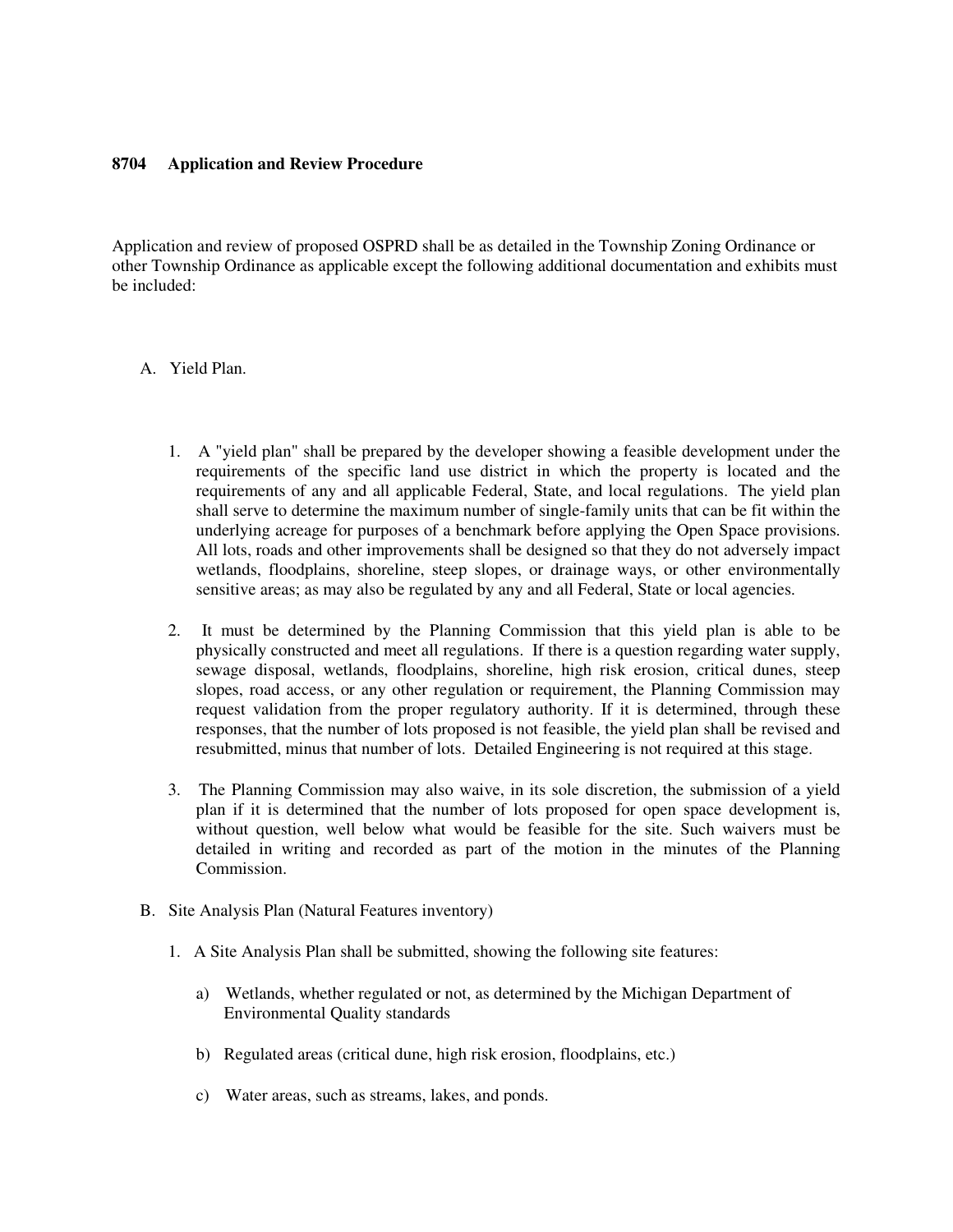- d) Woodlands
- e) Specimen Trees (trees with a diameter of 24" or more 4' above grade)
- f) Agricultural lands
- g) Soils
- h) Topography
- i) Drainage patterns and County drains
- j) Historic and cultural features
- k) Wildlife habitat corridors
- l) View sheds and view corridors
- m) Existing easements of record
- n) Existing roads, two-tracks and trails
- o) Existing and proposed rights-of-way
- p) Existing infrastructure
- q) Adjacent development within three hundred (300) feet.
- r) Other site specific information as may be deemed necessary by the Planning Commission
- 1. It must be determined by the Planning Commission that this Site Analysis Plan adequately delineates the above site features. If there is a question regarding the accuracy of the plan, the Planning Commission may request validation from outside consultants or agencies. If it is determined, through these responses, that the Site Analysis Plan is materially incorrect or lacking sufficient detail, the Site Analysis Plan shall be revised and resubmitted, incorporating the required elements.
- 2. The combination of the site analysis elements shall be used to outline the primary and secondary conservation areas, and the buildable areas. The primary conservation areas are areas where no development is to occur. The secondary conservation areas are areas where development may occur, but special care must be taken to minimize adverse impacts.
	- a. Primary Conservation Areas: These are areas of significant natural or environmental value, including but not limited to, streambeds, springs, floodplains, wetlands, bluffs, dunes, drainage ways, or other exceptional elements.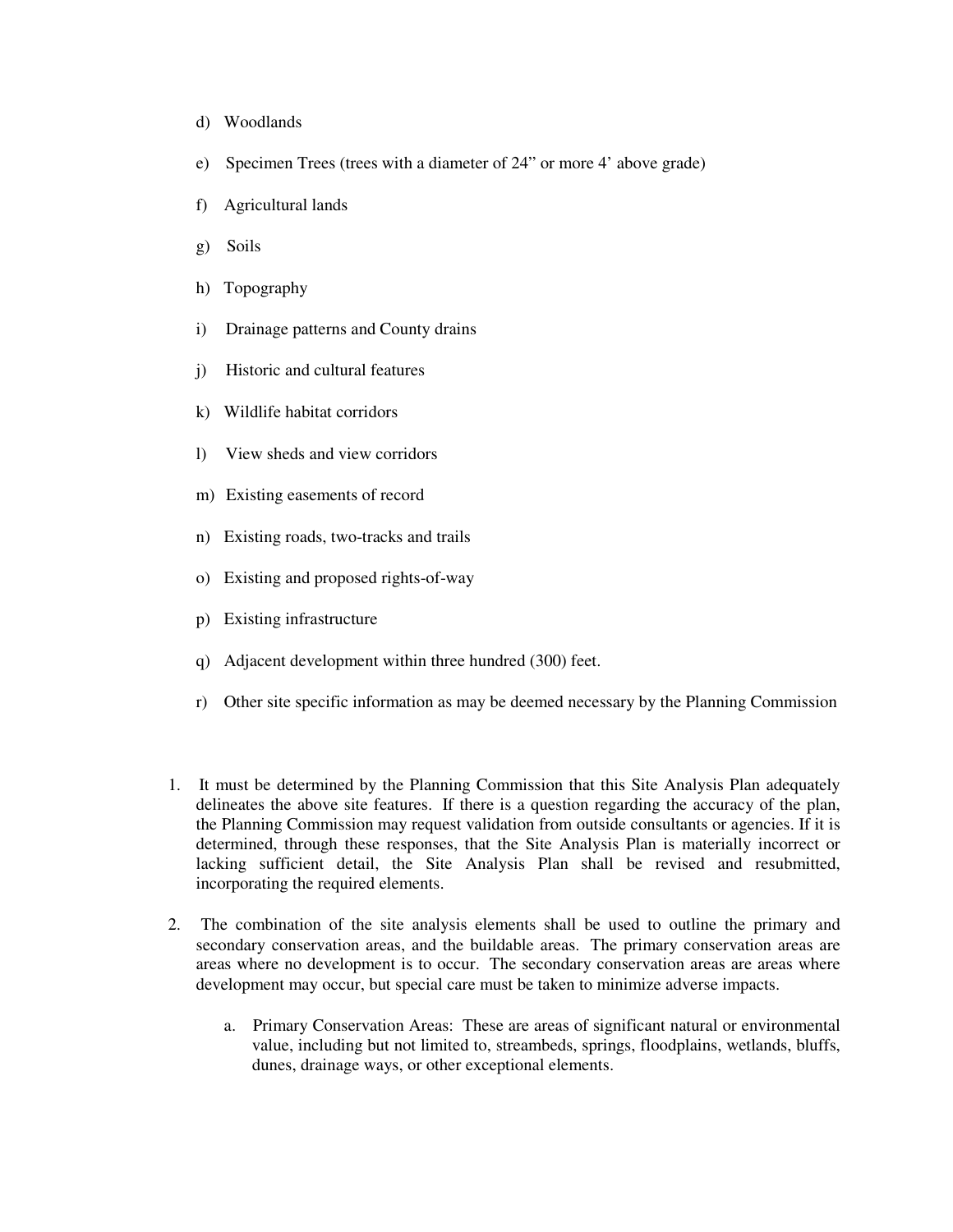- b. Secondary Conservation Areas: These are areas, including but not limited to, steep slopes, woodlands, specimen trees, agricultural lands, marginal wetlands, tree lines, ridge tops, soils sensitive to development, soils prone to flooding, aesthetic views, or other significant elements.
- c. Buildable Areas: Areas that are not dedicated to primary conservation areas may be treated as buildable areas. Housing sites outside of primary and secondary conservation areas should be located so as to complement the conservation areas. Housing sites located within secondary conservation areas must be located to minimize disruption and impact to the area.
- C. Open Space Development Plan
	- 1. A "Detailed Site Plan" (Section 94) shall be provided, indicating the proposed OSPRD including lot layout, proposed open space(s), and the proposed infrastructure layout, superimposed upon the Site Analysis Plan.
	- 2. The Open Space Plan must clearly indicate the dimensions and total area of the parcel, the area dedicated to open space and the area dedicated to lots and infrastructure.

## **8705 Development Options**

A. Under the Open Space Residential Developments provision, the final density shall be no greater than that normally permitted within that land use district, unless specifically authorized in this Section. The maximum "density" shall be the maximum number of single-family lots, parcels or site condominium units ("SF Units") permitted by the approved Yield Plan. Density does not guarantee any specific number of SF Units from any individual parcel or group of parcels. Rather, density refers to the number of SF Units, which can be placed on the subject parcel.

## **8706 Open Space Criteria**

- A. Open Space are all areas within the development not individually owned nor part of a limited common area, which are designed and intended to preserve desirable environmental features of the property for the common use of the residents of the entire development (or for the general public if desired by the developer), subject to limitations in this section.
- B. Open Space shall specifically exclude the following: road and utility right of ways, easements of record, noncontiguous land less than an acre between a road and a property boundary.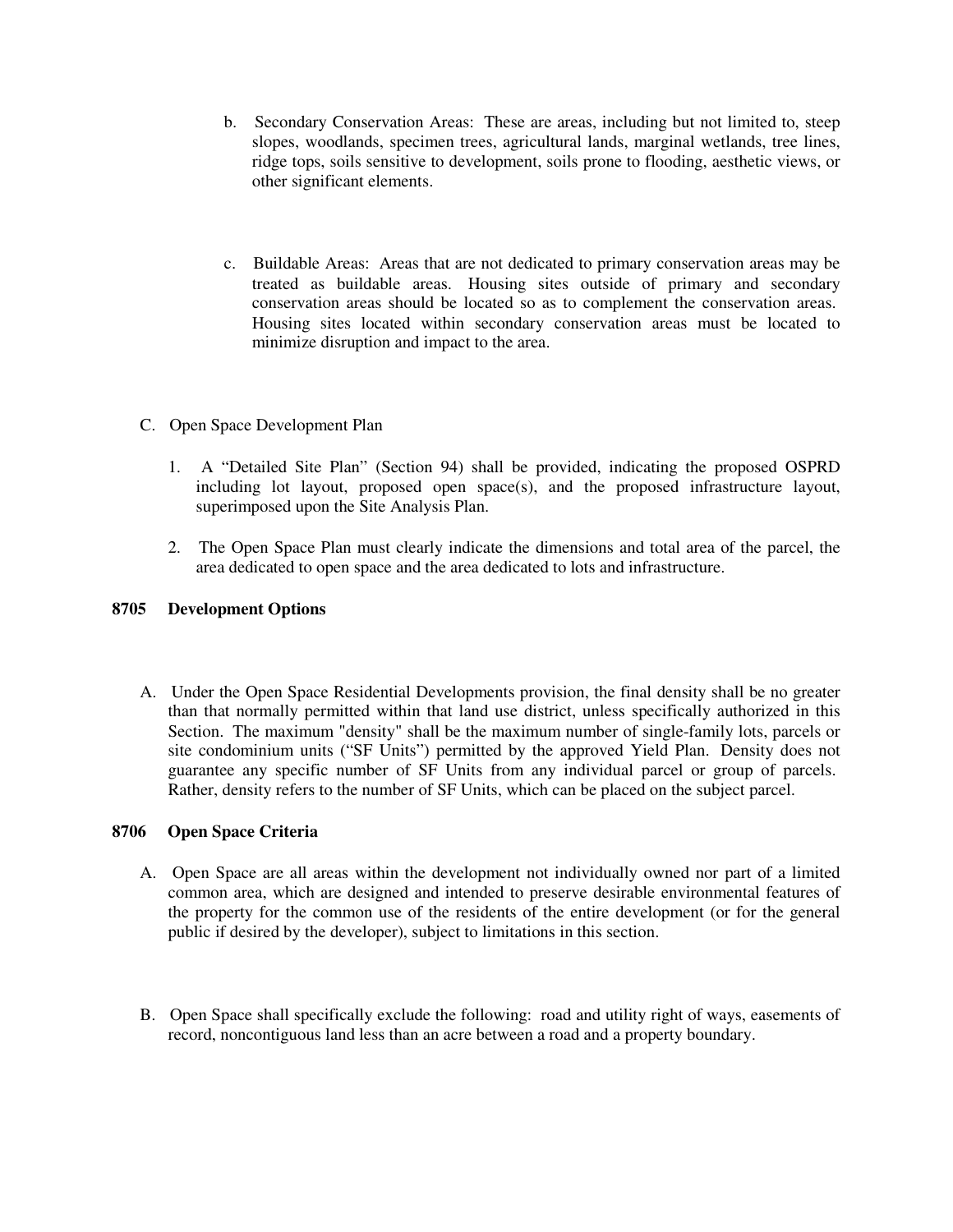- C. Open Space shall consist only of the primary and secondary conservation areas, unless it is used for Recreational Open Space, in which case it can be sited in buildable areas, as outlined in the Site Analysis plan.
- D. Open Space shall be classified as one of the following:
	- 1. Natural Open Space: This is Open Space that is intended to be left in its natural state as a nature preserve and\or for passive recreation (trails, walking and similar). It may be up to 100% of all the Open Space in the development. Natural Open Space shall be subject to a management plan as outlined in  $8707(C)(1)$ .
	- 2. Agricultural Open Space: This is Open Space set aside for current or future agricultural uses. It may be up to 100% of all the Open Space in the development. Access to Agricultural Open Space may be limited. It shall be subject to the provisions outlined in  $8707(C)(2)$ .
	- 3. Recreational Open Space: This is Open Space set aside for active recreation, such as sports fields (i.e., football, soccer, baseball), playgrounds and similar facilities. It may be up to 20% of all the Open Space in the development. It shall be subject to the provisions outlined in  $8707(C)(3)$ .
- E. Open Space shall not be met by land uses such as golf courses or other exclusionary commercial recreational uses, lot area within setbacks for each specific lot, or land area dedicated as limited commons.
- F. A minimum of 50% of the total Open Space shall be contiguous.
- G. The maximum amount of unbuildable land that can be classified as Open Space is fifty (50%) percent of the total Open Space.. Unbuildable land is considered to be submerged land or wetlands, or land that is regulated by Michigan Department of Environmental Quality, Environmental Protection Agency, Army Corps of Engineers, or any other regulatory body which has jurisdiction over land and which cannot be used for the construction of housing.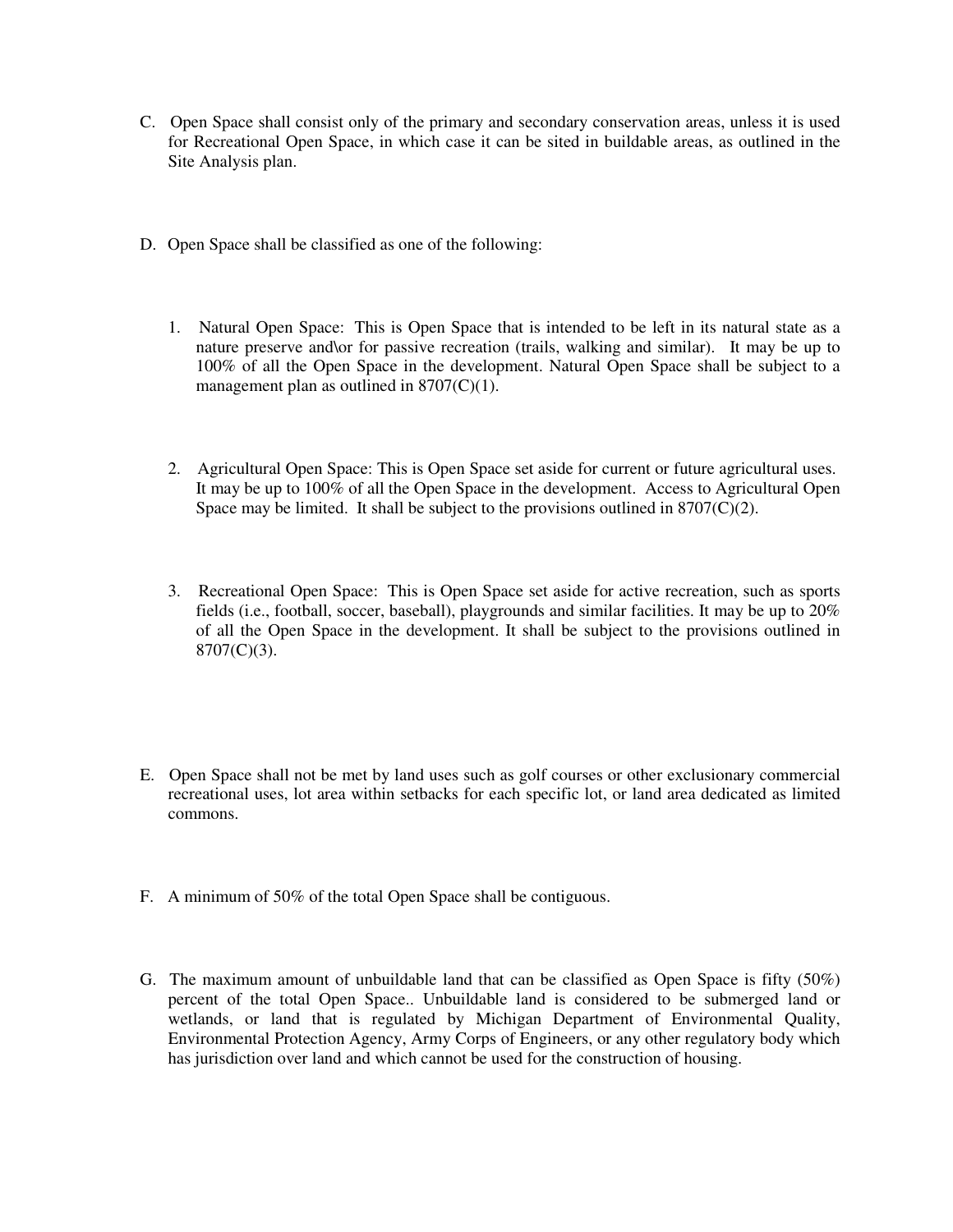#### **8707 Dedication of Open Space**

- A. The dedicated open space shall be set aside in an irrevocable conveyance that is acceptable to Planning Commission and Township Attorney, approved by the Township Board, and duly recorded; in order of preference:
	- 1. Conservation Easement
	- 2. Master Deed or Plat dedication
	- 3. Restrictive Covenant
	- 4. Other Conveyance, as deemed acceptable to the Township.
- B. The conveyance shall indicate all proposed uses of the dedicated Open Space, which shall also be shown on the approved Open Space Plan. The Township Attorney shall review the conveyance and assure the Township in a written opinion that such lands shall remain as open space for perpetuity..
- C. The conveyance shall detail the following:
	- 1. For Natural Open Space, a management plan that ensures the long-term health of the natural ecosystem, including sustainable forestry principles, and has a mechanism for being periodically reviewed and updated.
	- 2. For Agricultural Open Space, a statement that the agricultural land shall be managed in accordance with Generally Accepted Agricultural Management Practices, including sustainable forestry..
	- 3. For Recreational Open Space, a plan that specifies a maintenance schedule and provides funding for operation, maintenance and insurance for these areas in the Open Space Community. The plan shall include method(s) of assessment, payment and collection.

## **8708 Design Requirements & Criteria**

- A. Unless otherwise provided for in this Ordinance, all other applicable Township Ordinances and Zoning Ordinance provisions shall apply.
- B. Minimum Lot Size: Minimum lot sizes shall be determined by the State and\or County Health Departments' regulations or standards and the Planning Commission.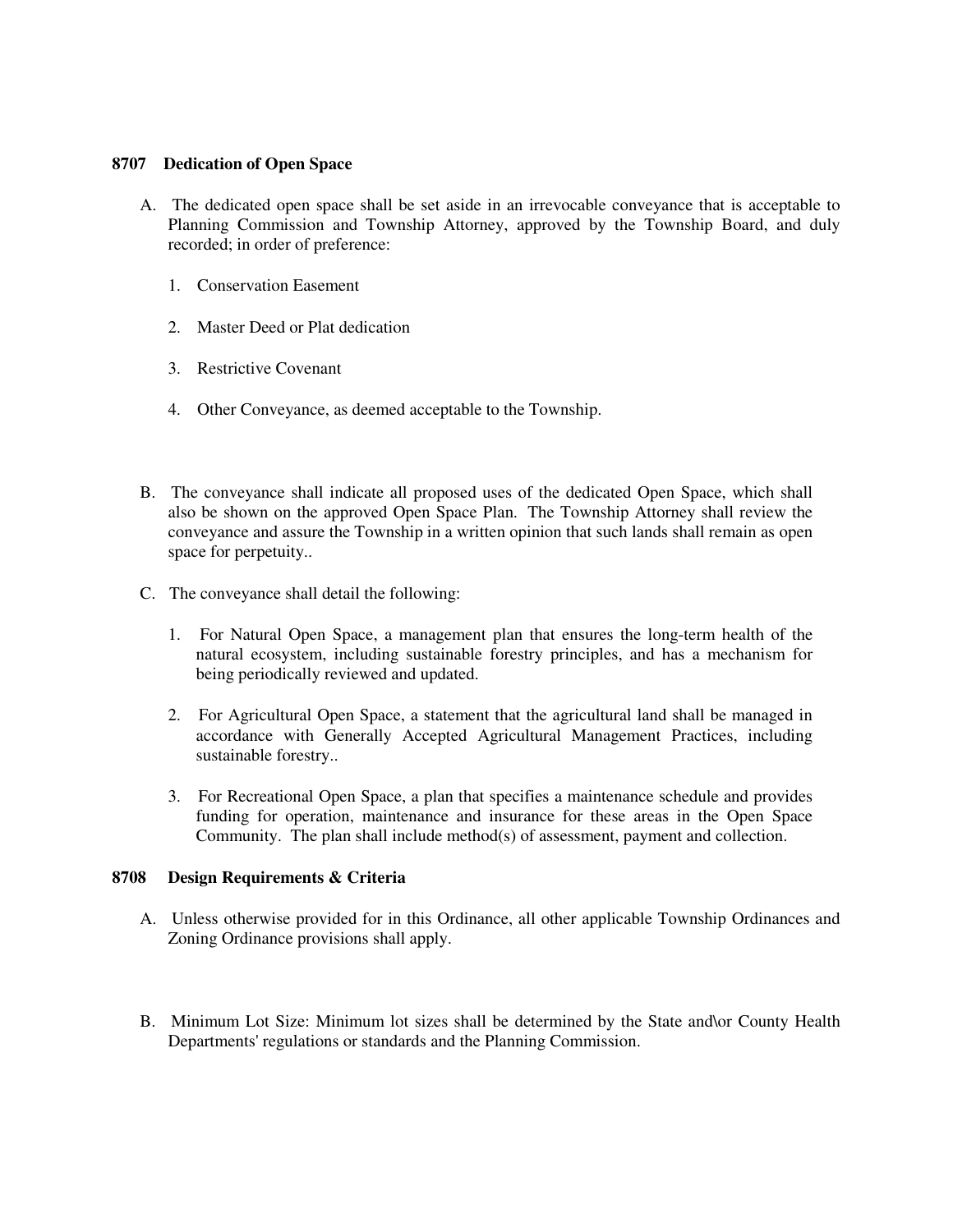- C. Minimum Yard Setbacks: As outlined in respective land use district, unless waived or modified by the Planning Commission. Waterfront and bluff setbacks may not be waived.
- D. Minimum Road Frontage: As outlined in respective land use district, unless waived or modified by the Planning Commission.
- E. Septic Areas: Primary or secondary or common septic areas may be located on Open Space if it is deemed by the Planning Commission to be beneficial to the Open Space Community and the Township, and is acceptable to the State and\or County Health Department. The septic area cannot be greater than 10% of the Open Space.
- F. Agricultural Buffer: For developments that are adjacent to agricultural lands, particularly those that are being actively farmed, there must be maintained and\or created a highly vegetated buffer at least fifty (50) feet wide to minimize interactions between residential and agricultural uses.
- G. Lake Michigan Access: If a development offers access to Lake Michigan, then the development must provide one and only one common access point, including an access structure constructed in accordance with applicable standards. In land use district SUR, the minimum lot width/road frontage along the bluff may be reduced to not less than 200 feet if a minimum 50 foot wide corridor is provided for access to Lake Michigan.
- H. Development Layout: The developer should site roads and lots where the least disruption to natural grade and vegetation occurs and in a manner that minimizes the length of road necessary to service the development.
- I. Minimum Exterior Road Buffer: The developer shall preserve a minimum of a 20 foot, highly vegetated buffer from the proposed right-of-way along any County Road, Private Road or State Highway adjacent to the open space development.
- J. Other requirements as the Planning Commission may deem appropriate to carry out the intent of this Ordinance.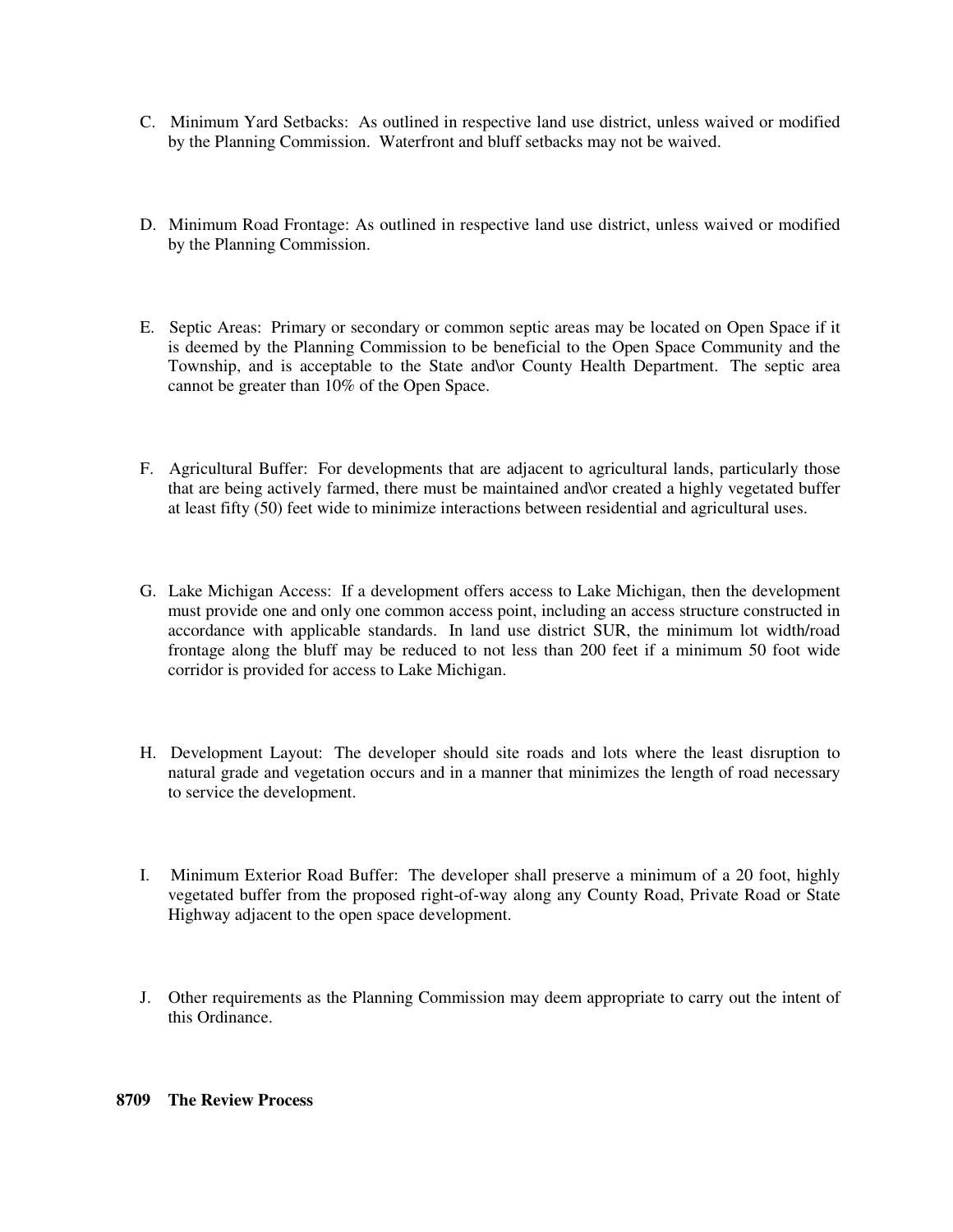- A. The Planning Commission shall review the application for a proposed Open Space Preservation Residential Development in accordance with all applicable State or Local laws, regulations and Ordinances.
- B. The Application Fee shall be as established from time–to-time by the Township Board.
- C. Except as to the costs covered by the Application Fee, all of the reasonable, necessary and actual costs incurred by the Township in the processing and review of an application, and all actual costs incurred by the Township in conducting necessary studies or inspections pertaining to the application shall be charged to the party requesting the approval of the Township. If deemed necessary, an escrow deposit will be required in accordance with Township regulations.

#### **8710 Completion of Public Improvements**

**Completion Required: Alternate Performance Guarantee Agreement.** The construction of all public improvements shall be completed by the applicant and approved by the Township Board prior to final approval. In the alternative, certain Site Plan improvements may be completed, subsequent to the issuance of a Land Use Permit for the project, at the Township Board's discretion, provided the applicant guarantees completion of such required improvements as provided in this Section. In such instances the Township and the applicant shall enter into a written agreement specifying in detail the nature of the required improvements, the time in which these improvements are to be completed, provisions for verifying and inspecting the construction of such improvements to determine their conformity to the approved plans and specifications, and the nature of the financial guarantee of performance which is to be provided for each improvement.

**Acceptable Types of Performance Guarantees.** Where the Township Board agrees to accept performance guarantees for the completion of public improvements subsequent to final plat approval, the Township Board may require one or more of the following types of guarantees:

- 1. Performance or surety bond
- 2. Cash deposit, certified check, negotiable bond, or irrevocable bank letter of credit.

**Remuneration from Performance Guarantee Instrument.** The performance guarantee agreement may provide for progressive remuneration from the applicable financial instruments upon certification by the Township Engineer that the specific required public improvement has been satisfactorily completed/installed.